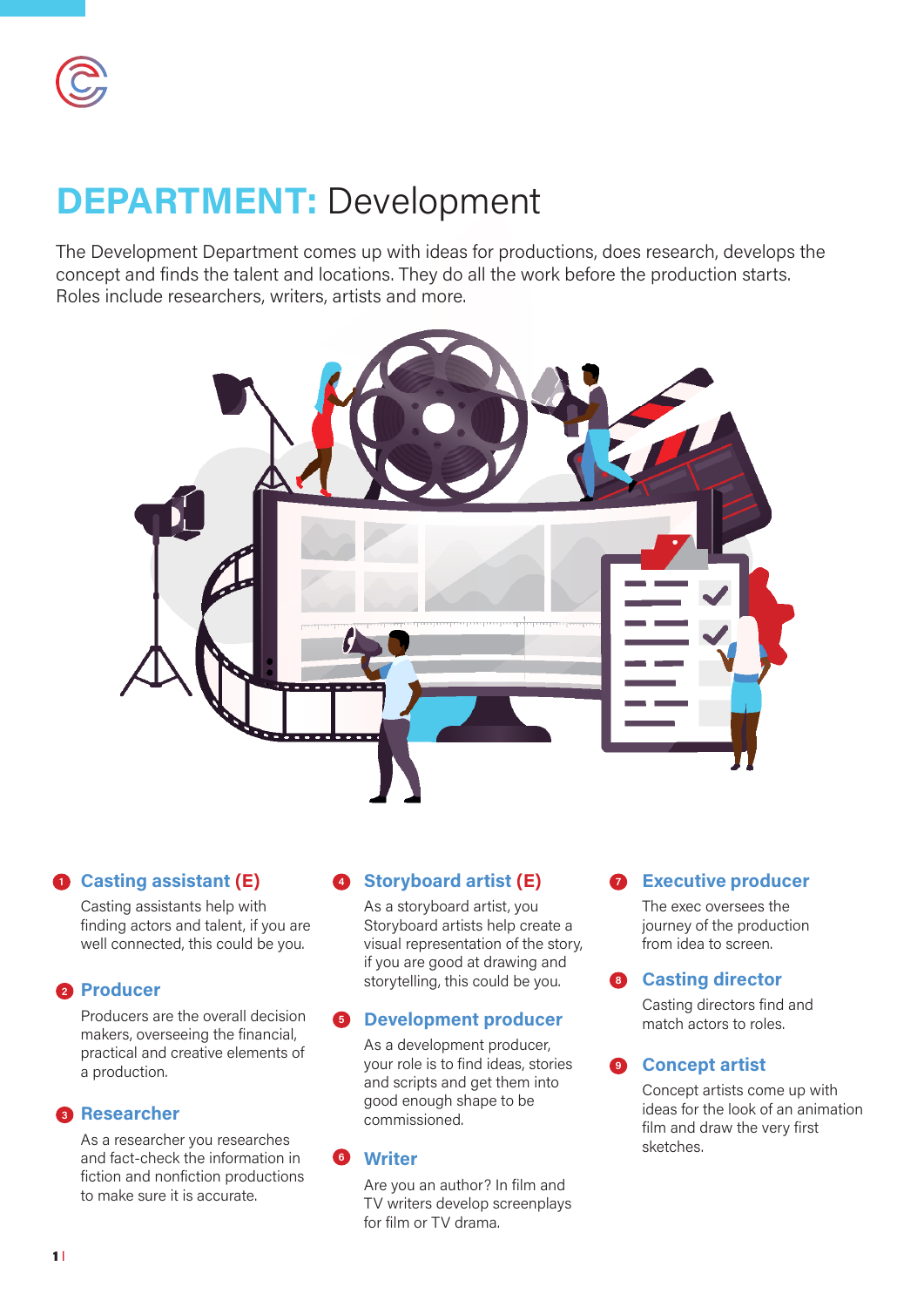## **DEPARTMENT:** Production

The Production Department manages all the jobs and logistics of making production.



### **Locations assistant (E) 1**

As locations assistant you help with the day-to-day running of the production site, from litter picking, to cordoning off areas and setting up tents.

### **2** Cashier (E)

Cashiers help keep accurate records of how the money on a film or TV drama is spent. You might be working on site with extras and contractors on this role, keeping a good eye on the petty cash.

#### **Production coordinator 3**

Production coordinators do all the admin that is crucial to the smooth working of a production, from beginning to end.

#### **Locations manager 4**

Location managers to find locations to shoot and make sure they are accessible, safe and not too expensive to hire.

### **8 Runner (E) 9 9**

Runners keep production running as smoothly as possible by assisting the work of the entire department, you'll need to be quick thinking and quick on your feet!

#### **Director 6**

Directors hold the creative vision of a production. They share the vision and get everyone working towards it.

#### **Production executive**

Production executives take care of business; they make sure the production company makes a profit.

Film and TV productions are shot according to the practicalities of location and availability of cast rather than the unfolding of the story. It's the job of the script supervisor to check that the content lines up.

### **Logger (E)**

Loggers watch all the raw footage and create a detailed document describing what footage is on which tape. They 'log' the timecodes as they go. You need a good sense of narrative and quick typing skills for this job.

#### **Line producer 10**

Line producers are at the heart of a production, hiring the crew, allocating the money and making sure the filming is done safely, creatively, on budget and on time.

#### **Production executive**

Production executives take care of business; they make sure the **8 Script supervisor by the set of the Script supervisor** production company makes a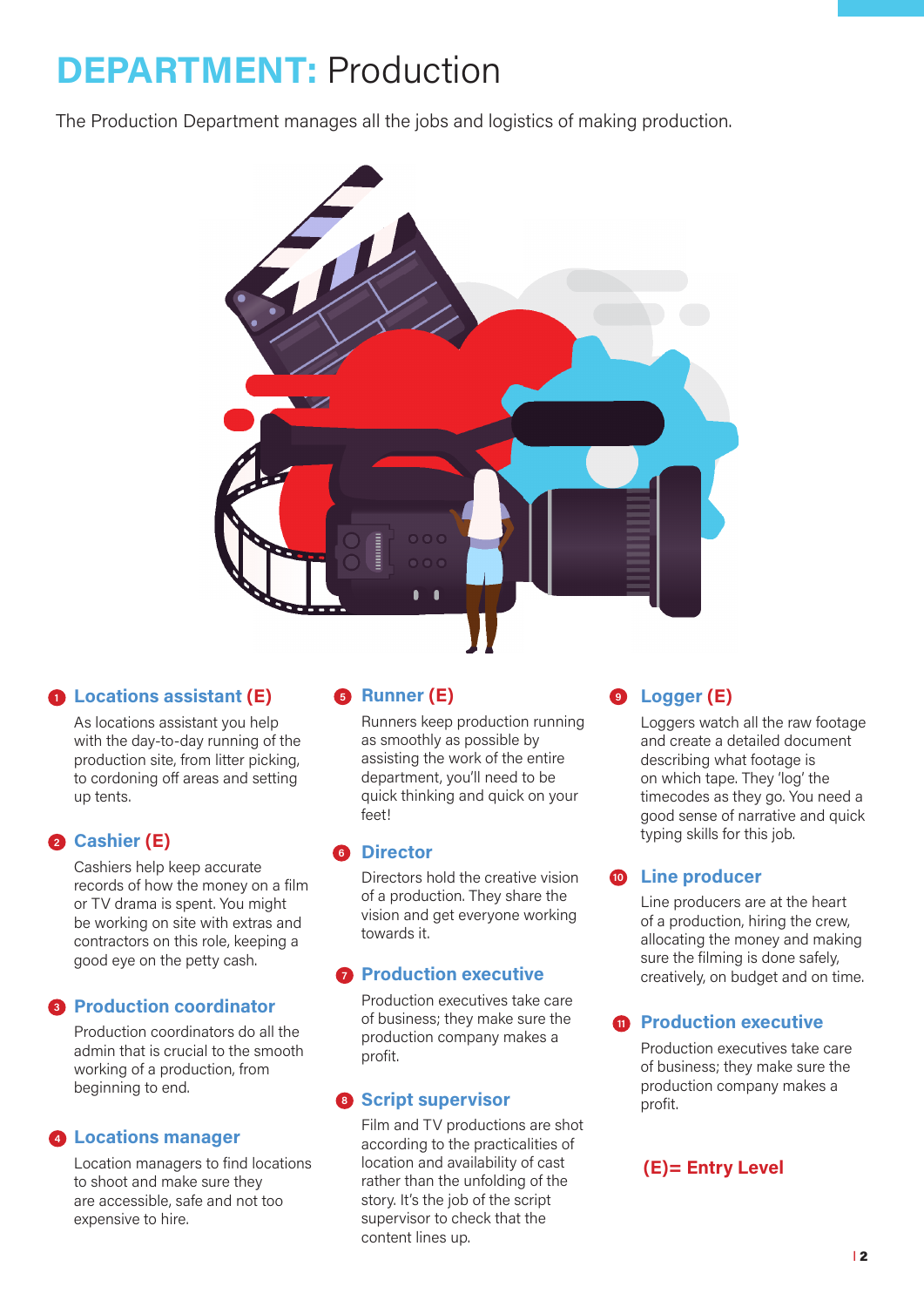



## **DEPARTMENT:** Craft **/** Art

There are a lot of creative roles within production, these range from Hair and Makeup to Set Design, Props, Music and Digital Art.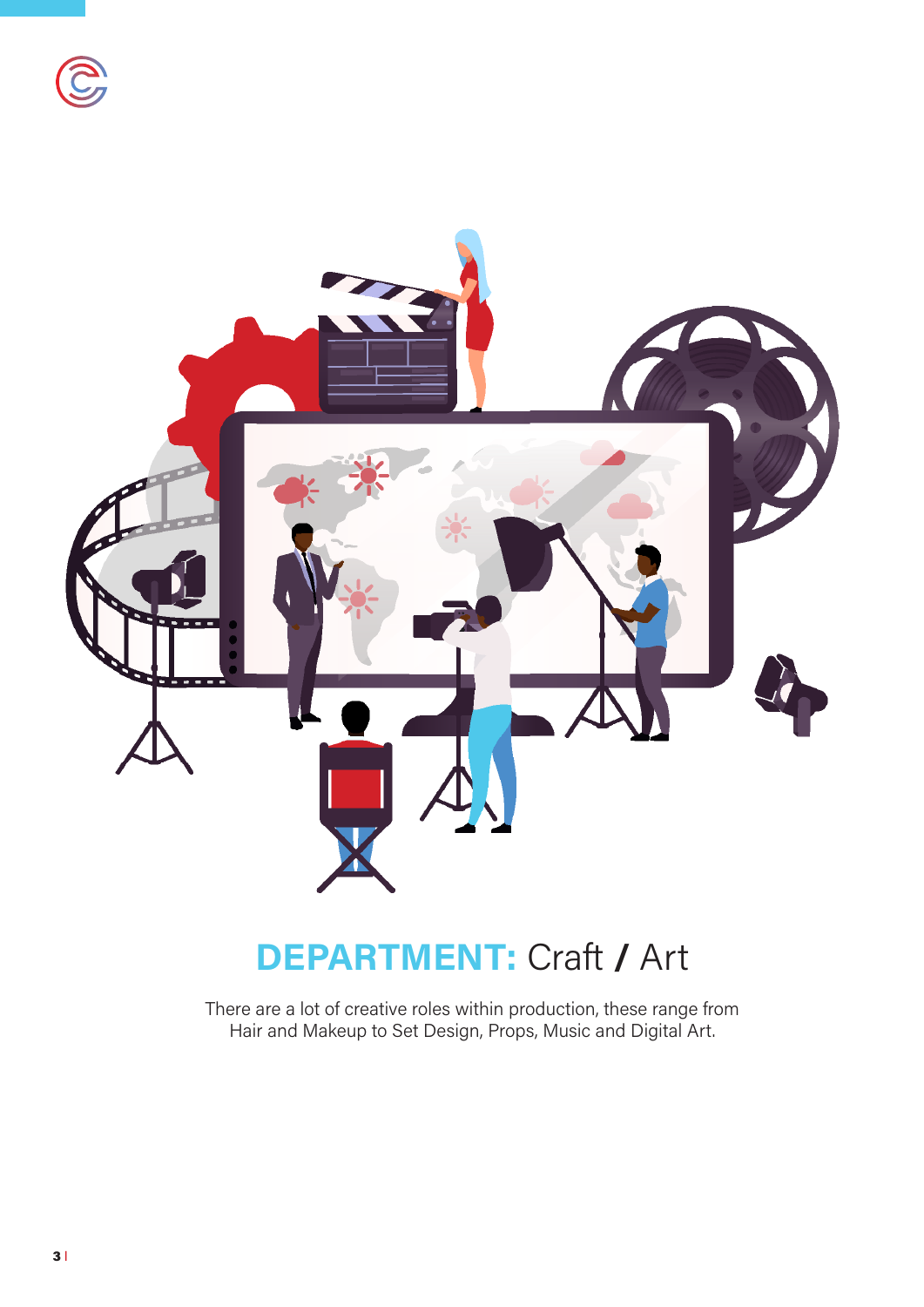#### **Art director 1**

Art directors are responsible for creating the visual style of an animation.

#### **Costume designer 2**

Costume designers design, create or hire costumes to bring the creative vision of the director to life.

### **Production designer 3**

Production designers create the visual world in which a film or TV drama is set.

#### **4** Animator

Animators breathe life into the objects created by 2D and 3D artists and breathe and make them move.

#### **B** Art department **assistant (E)**

As an art department assistant you help to work on set, making minor adjustments, taking measurements and helping to make sure everything runs smoothly. You'll need to be reliable, quick to learn and flexible.

#### **Carpenter/Painter/ 6 Plasterer (E)**

All these skills are required to build sets! If you are handy and know how to build safe structures, theres a role for you in the TV and film industry!

### **Character designer 7**

Working from a script, character designers create multiple designs for a single character. They work with the director to visualise and create the look of individual characters.

#### **Costume supervisor 8**

Costume supervisors keep the costume department organised, they supervise continuity of outfits, the cleaning, maintenance and any repairs or adjustments.

## **9** Costume assistant (E)

From ironing to adjusting clothes and helping to oversee wardrobes, the costume assistant helps to make sure everyone is dressed for the shoot. If you know how to use thread and needle, and how to think on your feet, this may be the role for you.

## **Art runner (E) 10**

In this role, you'll get to know and help out with all the jobs in the art department, doing odd jobs within the department and between the art and other departments and suppliers. If you're creative, sociable, a good communicator and able to multitask, this job will definitely keep you on your toes.

### **n** Construction manager

Construction managers look after the building of studios and sets.

#### **2** Set decorator

Set decorators create the background of the action, designing sets and buying or hiring the necessary items and props.

### **Post-production runner 13**

As a post-production runner you do admin, keep the edit suites tidy, make tea and work on reception, answering the phone and making clients and guests feel welcome. Your transferable skills from retail or service industries will come in handy with this role.

### **2** Musical artist

Musical artists help to record and produce the soundtracks to films and shows, in line with the composer's creative vision.

#### **B** Composer

Composers write original music for screen productions. They write music to reflect and communicate the atmosphere, emotions, and story.

#### **B** Hair and makeup **assistant (E)**

If you love hair and make-up this entrance level role may be for you. You'll help to make sure the actors and extras look ready, you'll touch up make-up or maintain hair on set, and look after the equipment.

## **D** Model maker (E)

The model maker creates characters, objects, plants and animals on a computer in 3D. You'll need knowledge of 3D modelling programmes, a good imagination and the ability to work with a creative brief.

### **Hair and make-up artist 18**

Hair and make-up artists work as MAUs on set, making sure everyone looks the part. On larger production this role may be split in to two; make-up artists and hair stylists. Did you know - not many MUAs know how to look after Afro hair, if you have this skill the industry needs you.

### **P** Hair and make-up designer

The hair and make-up designer uses hair and make-up to create a look and bring a role to life. They note down hair and make-up requirements at each point and lead the hair and make-up team.

#### **20** Prop master

A prop is any moveable item that can be seen on a film. Prop masters make, store and transport the props as well as prepare the props for each shoot.

### **Production buyer 21**

Production buyers shop for the props. They work closely with set decorators to source anything that's needed for the action and look of a set.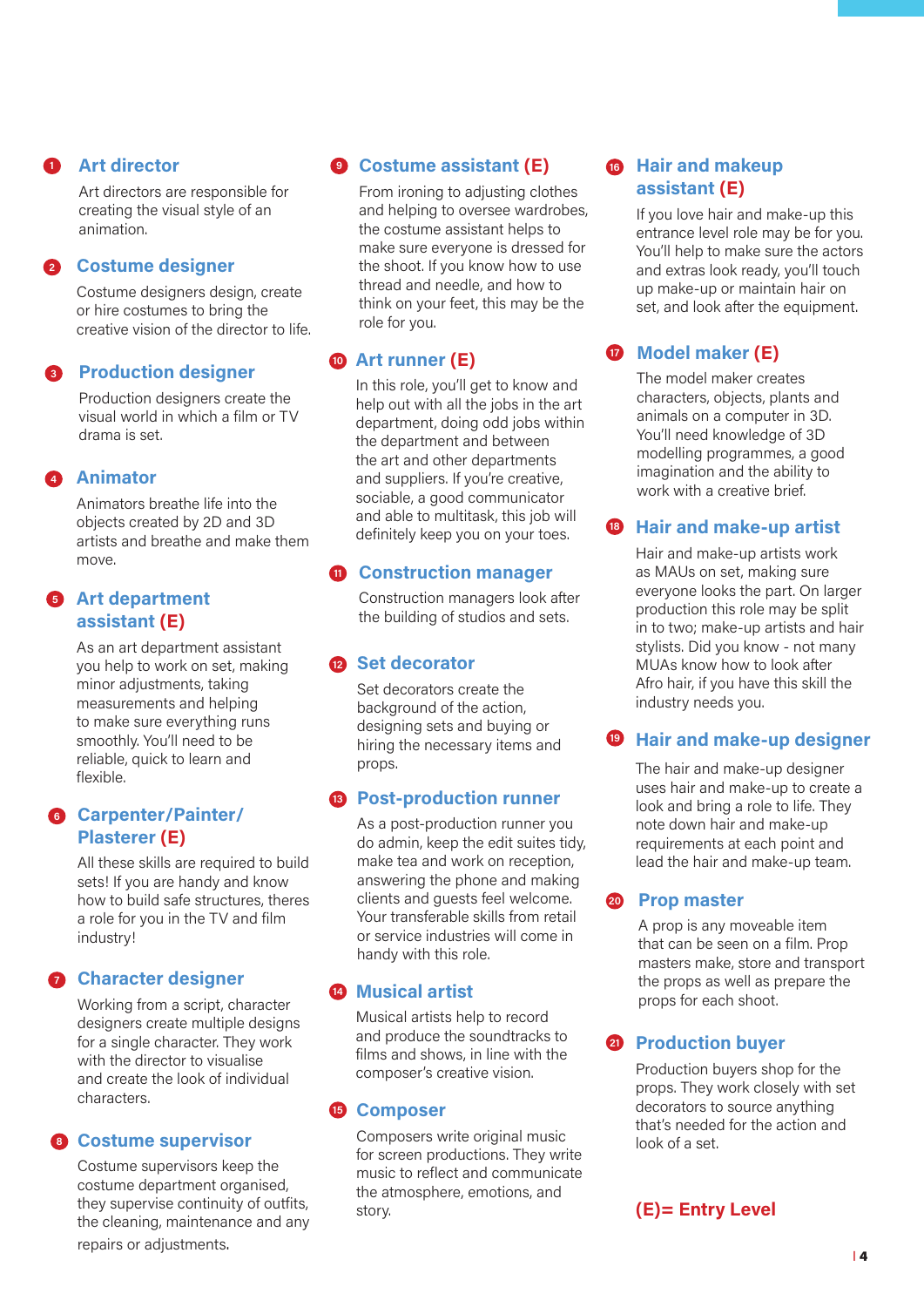



## **DEPARTMENT:** Behind the scenes **/** Other

There's plenty of roles in the Film and TV Industries that are not specific to production. Jobs and roles exist for people with a background in finance, admin, catering, languages, journalism and more…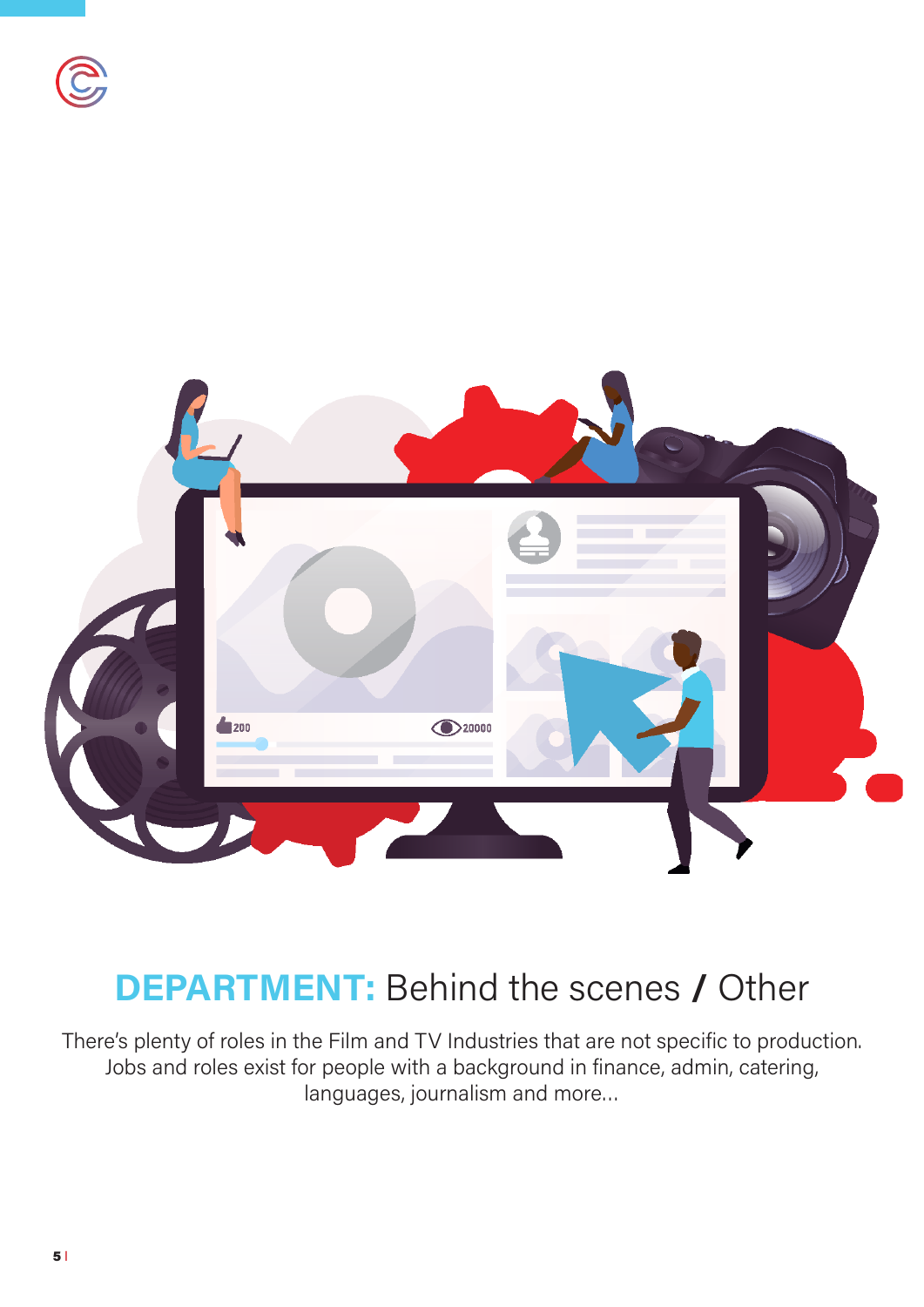#### **Marketing assistant (E) 1**

Marketing assistants help deliver a campaign to market a film or TV drama, including posters, newsletters, content on social media as well as trailers.

#### **Sales agent 2**

Sales agents act on behalf of the producer to sell the rights to an independent film or TV drama to distributors, who then release films on different platforms.

#### **Human Resources 3**

The role of HR in the TV and Film industries is to ensure all employees and subcontractors are fully aware of their rights and can work in a safe and fair environment.

#### **Accountant/ Finance 4**

Production accountants calculate finances, work out the cost of a production, make sure the production is delivered on time and on budget and control the cash flow and spend.

### **Subtitler/Translator 5**

Subtitlers translate all or parts of the dialogue, and sound of a film into written captions, either in the language in which the film is made or in a foreign language.

#### **Publicist/ 6 Communications officer**

Publicists are responsible for getting media coverage before the release of films and create press packs

## **Personal assistant (E)**

As a personal assistant you provide support directly to senior staff, working with heads of departments, like producers, executives, or anyone else whose job requires considerable administration

### **Admin assistant 8**

Screen production involves a lot of paperwork, there are roles for administrative staff in production companies and on productions.

### **9** Secretary

Production secretaries organise the production contacts list, make and take calls, monitor stock, process paperwork such as contracts, release forms and invoices, book meeting rooms, take minutes and arrange travel, shipments and storage.

### **Admin assistant 10**

Screen production involves a lot of paperwork, there are roles for administrative staff in production companies and on productions.

#### **Film programmer**

Programmers curate films to be shown in festivals, cinemas and on TV.

#### **Journalist 12**

**11**

Journalists investigate and prepare the stories he or she will report, which can include covering events, researching and interviewing people.

## **Expert Voice/ 13 Contributor (E)**

As an 'expert voice' or contributor you give your input and opinion on, for example, the news or radio shows. You can be an expert on a range of subjects, from medicine to music – it just means you have a strong interest and are informed. This role is not always paid, but contributor fees up to £40 can be available.

#### **14** Marketing manager

Marketing managers help to identify the audience for a film or TV drama and create a campaign to catch their interest.

#### **Lawyer 15**

Entertainment lawyers represent and protect the interests of creatives, companies and others in the film and TV industries.

### *Catering*

Film sets often require caterers on location who can work flexible hours and cater to different dietary requirements.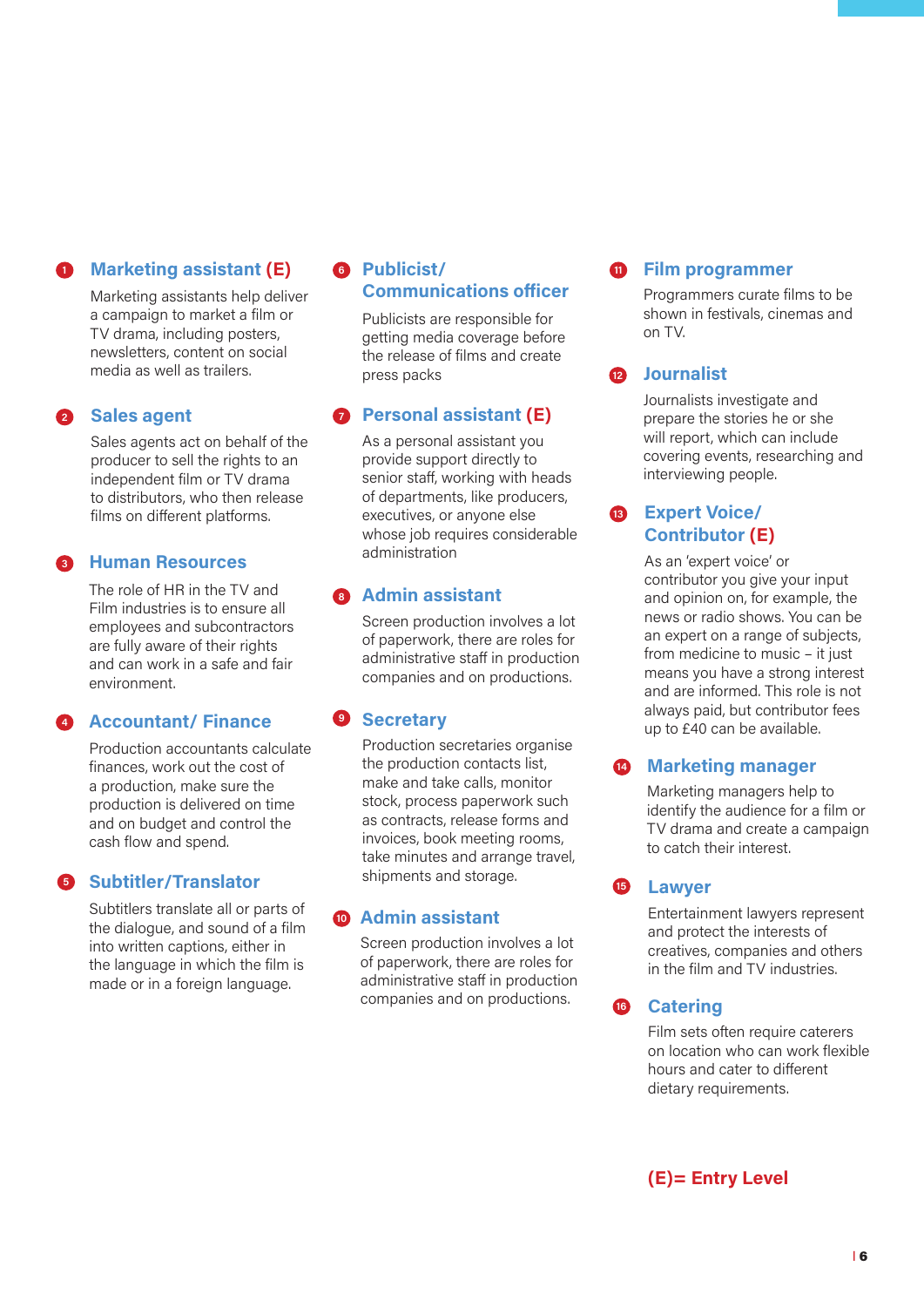# **DEPARTMENT:** Post-production

The production doesn't stop when the shooting stops, the Post-production team edits and puts the finishing touches, such as music, colouring and editing.

![](_page_6_Picture_2.jpeg)

#### **1** Post-production **runner (E)**

As a post-production runner you do admin, keep the edit suites tidy, make tea and work on reception, answering the phone and making clients and guests feel welcome. Your transferable skills from retail or service industries will come in handy with this role.

## **Edit assistant (E) 2**

Edit assistants keep a log of all materials coming into the editorial department, including storyboard panels, scenes, dialogue, and sound. Sometimes they are asked to cut rough assemblies for the editor. If you can use editing software and have good organisational skills, this role will suite you.

## **Post-production 3 supervisor**

Post-production supervisors help a producer achieve the vision in the edit process without going over budget. They hire and supervise the post-production team.

## **Colourist 4 8**

In post-production, colourists stylise the colour of shots in line with the vision of the director and director of photography. They balance colour saturation and luminance so no one shot stands out in the sequence.

## **Marketing assistant 5**

Marketing assistants help deliver a campaign to market a film or TV drama, including posters, newsletters, content on social media as well as trailers.

## **6** Deliverables producer

When a film or TV drama is made, it has to be made in a variety of different formats. The deliverables producer oversees encoding of video and audio into file-based formats, making sure that the assets are tested and delivered.

## **Bookings coordinator**

Bookings coordinators allocate, organise and monitor the flow of the technical and creative people involved in post-production.

## **<sup>8</sup>** Music editor

Music editors work closely with composers, musical artists and directors to intensify the emotional impact of a film through a suitable soundtrack.

## **9 Supervising sound editor**

The supervising sound editor is responsible for the sound budget and for organising the workflow of the team that looks after each part of the sound, from sound editing and pre-mix to final mix.

## **Editor 10**

The editor puts together the scenes of a production. Films tend not to be shot in chronological order. The editor's job is to take scenes in non-story order and edit them bit-by-bit into a whole.